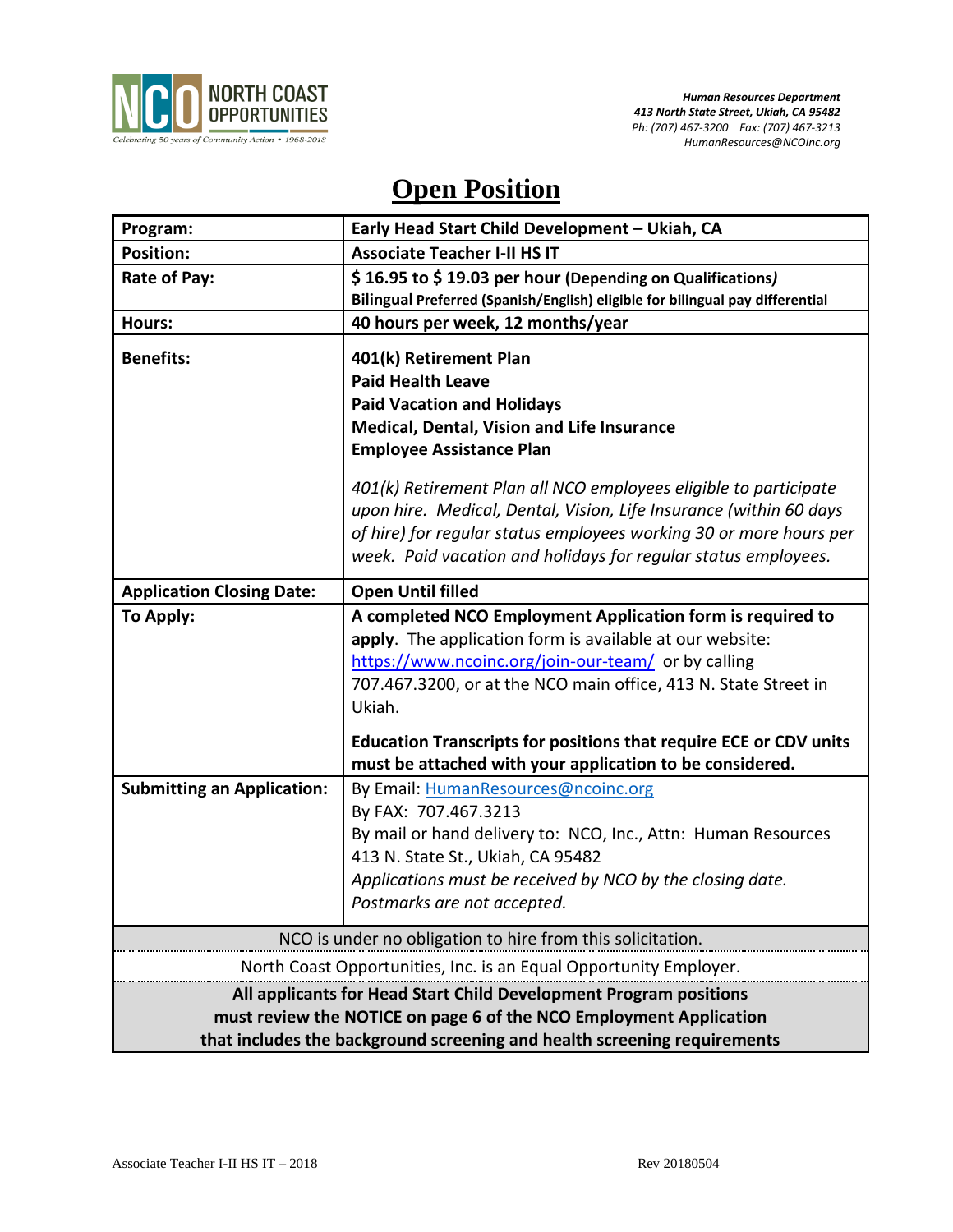## **JOB DESCRIPTION**

**POSITION: Associate Teacher I-II, HS I/T REPORTS TO: Lead Teacher SUPERVISORIAL RESPONSIBILITY: No FLSA/IWC STATUS: WC CODE: 9059**

**PROGRAM/DEPT.: Head Start Child Development Program**

### **I. GENERAL DUTIES AND RESPONSIBILITIES**

Assists Teacher in planning and implementing the Head Start I/T curriculum. Responsible for education and care of a primary group of infants and toddlers, and communication with their families.

#### **II. JOB DUTIES AND RESPONSIBILITIES**

- 1. Responsible for the health and safety of infants and toddlers enrolled at the site while under our care.
- 2. Participates in regular reflective supervision sessions and self-assessment to promote ongoing professional development.
- 3. Completes on-going assessments (DRDP) for each assigned primary child three times per year.
- 4. Contributes to team development of lesson plans; organizes program materials and environment to support planned classroom activities; fills in for Lead Teacher in his/her absence.
- 5. Plans and implements individualized curriculum for assigned primary infants and toddlers according to Head Start Performance Standards, Head Start designated curriculum, and State guidelines. Develops and posts domain plan.
- 6. Conducts two home visits and two conferences annually with the parent(s) or guardians of each assigned child.
- 7. Serves as primary caregiver in implementing routines with assigned infants and toddlers.
- 8. Administers a developmental screening tool to each assigned child within 45 days of enrollment; and, regularly performs ongoing assessment of the child's development throughout the school year.
- 9. Using results of the initial screening assessments develops an individualized curriculum for assigned primary children and conducts conferences with parent(s) or guardian(s) within 90 days of enrollment; conducts quarterly updates.
- 10. Responsible for recognizing signs of early disabling conditions (exceptional needs); follows HSCDP special education procedures implementing as needed special goals and objectives for each child under the supervision of the Education, Disabilities, Mental Health staff in conjunction with Head Start staff.
- 11. Works with parent(s) or guardian(s) individually in homes and through parent meetings to involve them in the education of their child(ren); orients them to the Head Start I/T Program; and assists in the completion of necessary Head Start I/T Education and Disabilities forms.
- 12. Communicates with parent(s) or guardian(s) regarding Center activities and child growth development information through daily written reports of child's day, parent bulletin boards and/or educational handouts.
- 13. Keeps required records, documents services and follow-up, and ensures compliance with Head Start Performance Standards in education and special education service areas.
- 14. Meets regularly with Site Supervisor and other HSCDP staff or service providers as appropriate for case management of assigned primary children.
- 14. Works with families and preschool staff to facilitate a smooth transition into and out of HS I/T.
- 15. For bilingual employees, performs all job duties utilizing dual language ability as necessary to provide optimum support and services for clients and HSCDP staff.
- 16. Participates in the daily cleaning of the classroom including for example, sweeping and mopping floors, vacuuming rugs and sanitizing bathrooms.
- 17. Provides childcare during parent meetings and activities.
- 18. Maintains confidentiality at all times.
- 19. Attends staff meetings, in-service trainings, and conferences as necessary.
- 20. Responsible for generating, collecting and documenting In-Kind.
- 21. Aligns work behaviors in conformance with NCOs Mission, Vision and Values.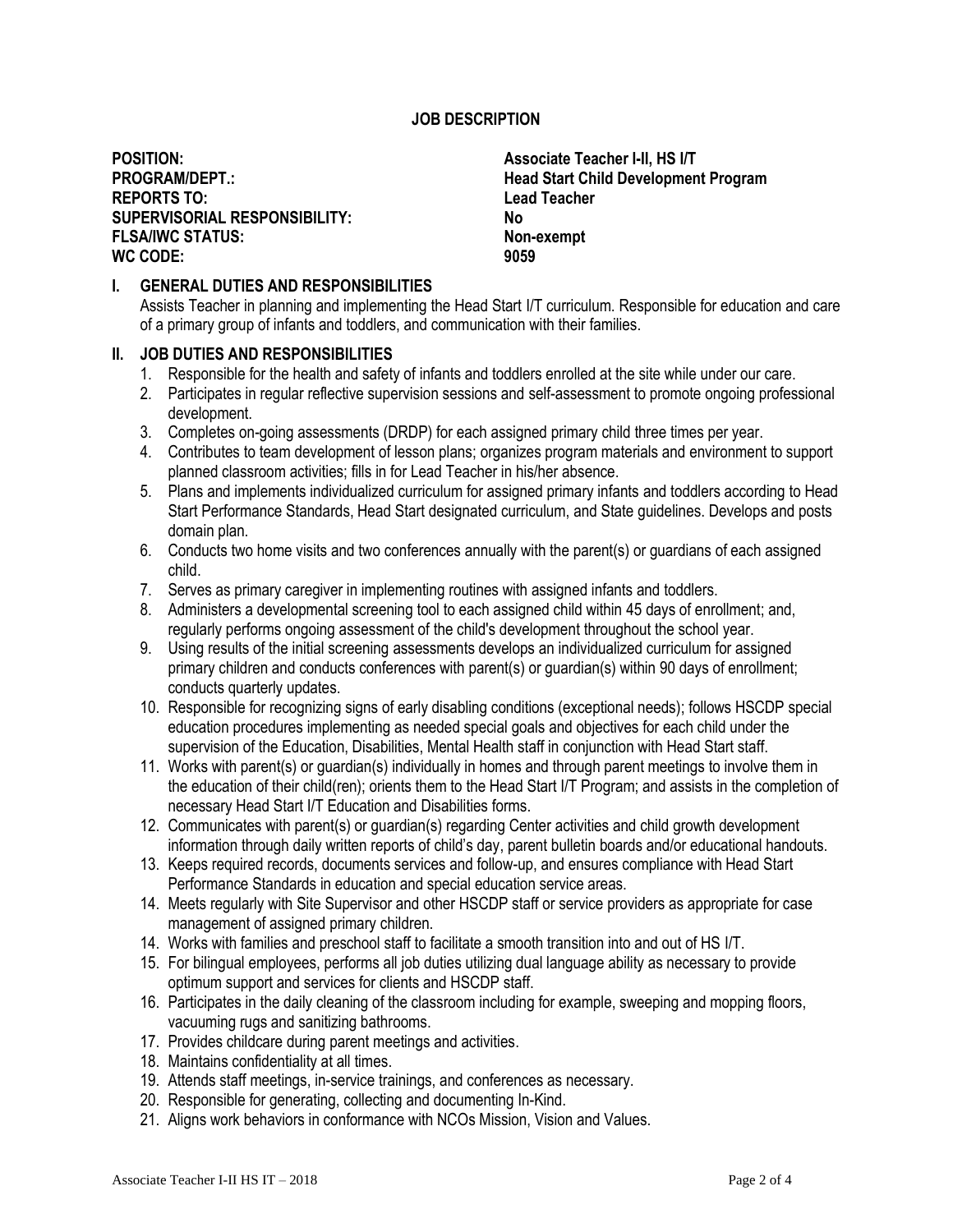# 23. Work Habits:

- Arrives to work on time and obtains approval from supervisor for any changes in work schedule or absences.
- Is able to stay focused on the job.
- Takes pride in creating a positive, efficient work environment.
- Treats co-workers and clients with respect.
- Represents NCO and its programs to the community in a positive light.
- Is able to positively adapt to change.
- Dresses appropriately for the job.
- Follows the NCO Injury Illness and Prevention Plan, as well as all Agency and program safety protocols, procedures, and policies.
- 24. Other duties as assigned.

# **III. JOB QUALIFICATIONS**

## Associate Teacher I

- 1. Must have completed a minimum of 15 Early Childhood Education/Child Development (ECE/CDV) units, including 12 core and 6\* Infant/Toddler (I/T) units. (Core courses include child/human growth & development; child/family/community or child and family relations; and programs/curriculum)
- 2. Must hold and maintain current a California Department of Education Child Development Associate Teacher Permit or higher or hold and maintain current a Child Development Associate (CDA) Credential.
- 3. A minimum of six months early childhood classroom experience required. I/T classroom experience preferred.

#### Associate Teacher II

- 1. Must have completed 24 ECE/CDV units, including 12 core and 6\* I/T units.
- 2. Must hold and maintain current a California Department of Education Child Development Associate Teacher Permit or higher or hold and maintain current a Child Development Associate (CDA) Credential.
- 3. A minimum of six months early childhood classroom experience required. Infant/Toddler classroom experience preferred.

\*Up to 3 of the required IT units may be deferred for no more than 24 months from the date of hire when employee signs a training plan agreement that includes completion of the missing units.

## Associate Teacher I and II

- 1. Must have a working knowledge of the principles and practices of Early Childhood Education.
- 2. Prior experience and a demonstrated ability to motivate, engage with, and work effectively and professionally with parents and other adults as well as with children from a variety of socio-economic backgrounds is required.
- 3. Must possess excellent written and oral English communication skills and the ability to consistently communicate in an effective and professional manner.
- 4. Knowledge of the Head Start Program preferred.
- 5. Must demonstrate the ability to work effectively as part of a team but also have the ability to work independently.
- 6. Must be proficient in use of computers and a variety of software programs, including web-based platforms; must at a minimum be familiar with the use of word processing, email and spreadsheet programs.
- 7. Must be able to take over for Lead Teacher in the classroom when necessary.
- 8. Must be able to accurately and legibly maintain records and prepare reports either by hand, or by using a computer and related software programs.
- 9. Must be flexible and able to meet the changing needs of the program.
- 10. Must be at least 18 years of age.
- 11. Must have a minimum of 15 hours of Child Health and Safety training and maintain a current Infant and Child CPR First Aid certification or complete these requirements within 3 months of being hired.
- 12. Ability to work flexible hours in order to work on occasional weekends and evenings for scheduled parent activities is necessary.